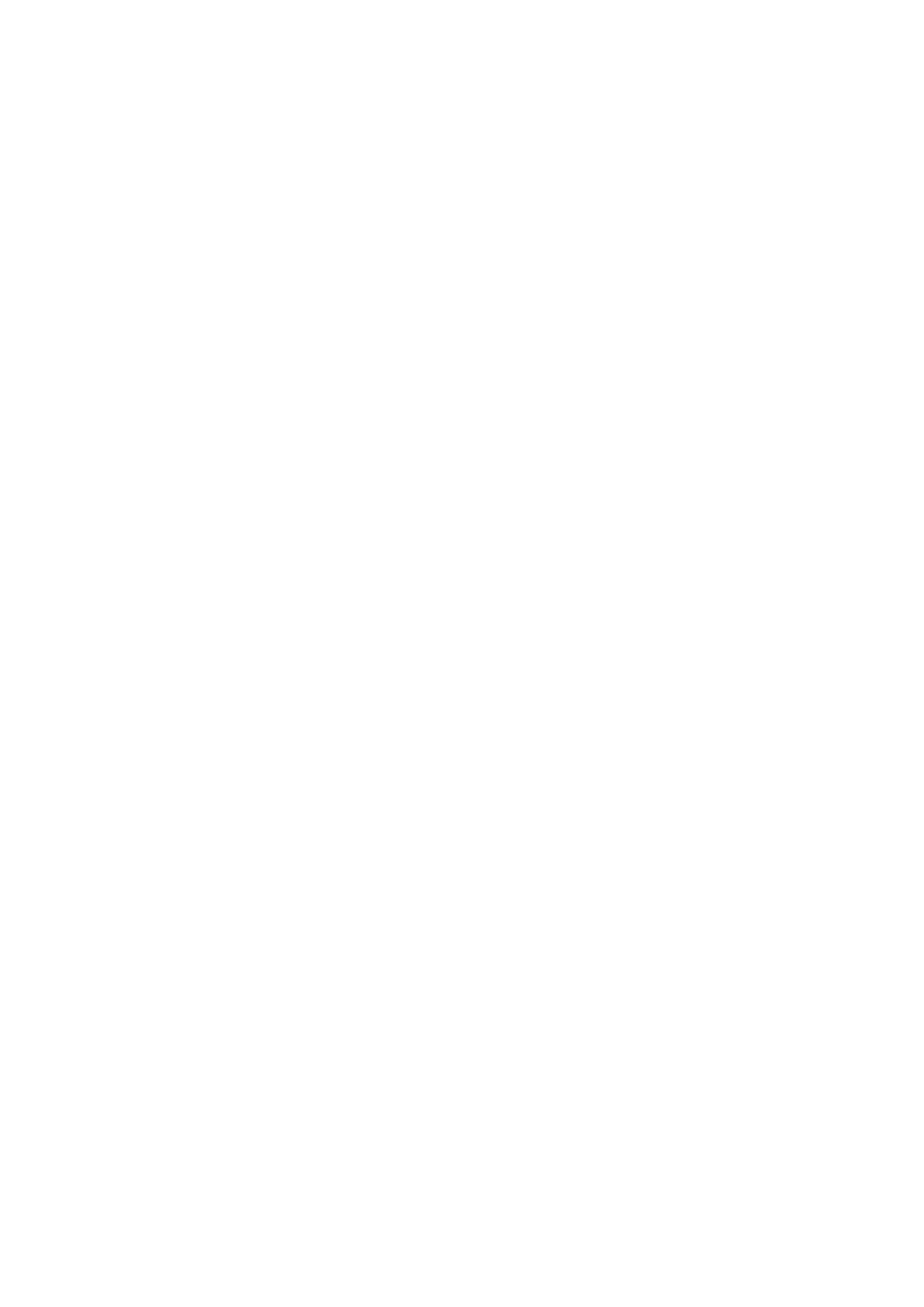## **Welcome and Apologies**

The CPG was opened, and everyone welcomed by Jeremy Balfour MSP. Discussion around the future meeting format was held and it was agreed that the next two meetings will be held via Zoom. We will revisit the topic and discuss members wishes after that for a possible hybrid approach.

Today's meeting is the first formal meeting since the group has re-convened.

There are 7 MSPs who have confirmed membership of the CPG:

| <b>Conservative MSP</b>         |
|---------------------------------|
| Pam Duncan-Glancy<br>Labour MSP |
| Green MSP                       |
| <b>SNP MSP</b>                  |
| <b>SNP MSP</b>                  |
| <b>Labour MSP</b>               |
| <b>Conservative MSP</b>         |
|                                 |

Apologies were received from:-

| <b>ASH Scotland</b>      |
|--------------------------|
| <b>MSP</b>               |
| <b>CIPD</b>              |
| <b>Camphill Scotland</b> |
| <b>MSP</b>               |
| MSP                      |
|                          |

## **Confirmation of Members**

**If any members of the CPG ever wish to leave please inform Ian Buchanan who will remove your contact details from the mailing list otherwise you will automatically be sent the agenda for every meeting.**

The following new members were confirmed:-

National Autistic **Society** Euan's Guide David Nicholson Celia Sweeny Kayleigh O'Neill

If you know other individuals, groups or charities that might be interested in joining this CPG, then please contact the Secretariat for details.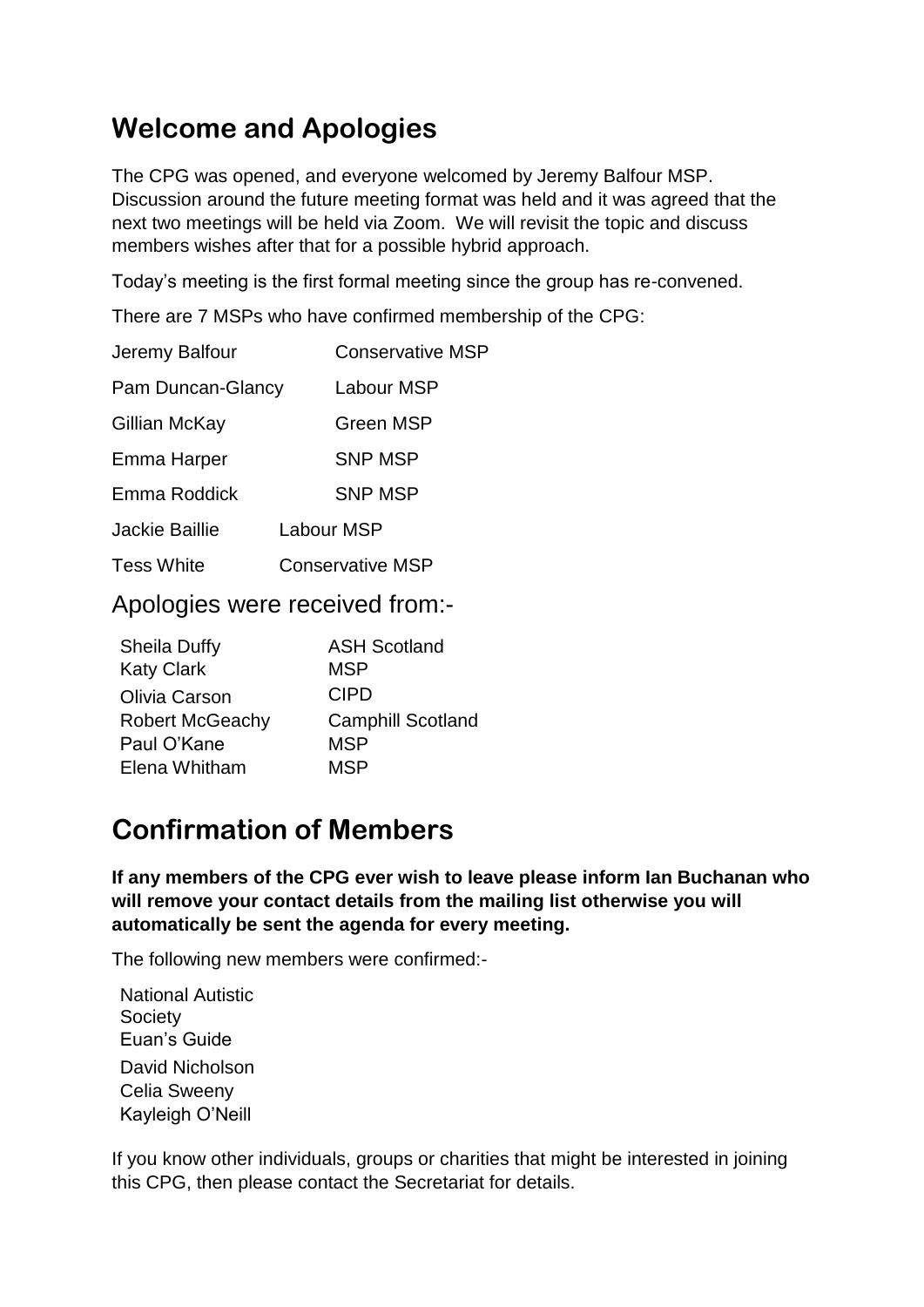Margaret Ellis requested permission to know who is in the CPG group. Advice taken from Information Commissioners Office that e-mail addresses are personally identifiable information and cannot be shared. If group members wish to contact Margaret Ellis and share their details they may do so.

#### Pam Duncan-Glancy MSP – Update on Disabled Children and Young People (Transitions) Bill

Pam Duncan-Glancy MSP provided an update on her transitions bill. The bill was started in the last parliamentary session and aims to give young disabled people the statutory right to a transition. Camphill Scotland and Inclusion Scotland are backing the bill and Pam Duncan-Glancy thanks them for the support they have given.

Pam Duncan-Glancy told members she is contactable via e-mail, telephone or Twitter for discussion around the bill. Jeremy Balfour MSP noted formally that he will write to all MSPs on behalf of CPG members and ask them to support the bill in principle.

#### Marg McNeil, See Around Britain App

Marg McNeil gave a visual presentation and update on the progress that has been made with the See Around Britain App. The app is designed to give disabled people an idea of what accessible venues or accommodation is on offer before they travel. Marg issued a call to action for more volunteers to carry out field work, to take pictures, and write reports.

#### Emma Walker, Camphill Scotland

Emma Walker of Camphill Scotland provided a visual presentation on the need for a covid summit as society emerges from the pandemic.

Cate Vallis described the impact of the pandemic on blind and partially sighted people and Morven Brooks CEO of Disability Equality Scotland provided an update on their weekly polls and the injustice disabled people are facing and pledged support for a national covid summit.

Margaret Ellis described the remoteness of hospitals as a particular issue that needs to be addressed and Denis Shovlin expressed his sadness that the dolphin swimming club in Falkirk is not yet fully operational.

#### Paul Hart, Sense Scotland

Paul Hart from Sense Scotland updated members on the work he's been doing to support disabled people with a sensory impairment during the pandemic. Technology became an important aspect of how disabled people interacted and it's envisaged this will continue for some time. There have been impacts from PPE and masks on disabled people with a sensory impairment as well as an acute impact of NHS day services being cancelled.